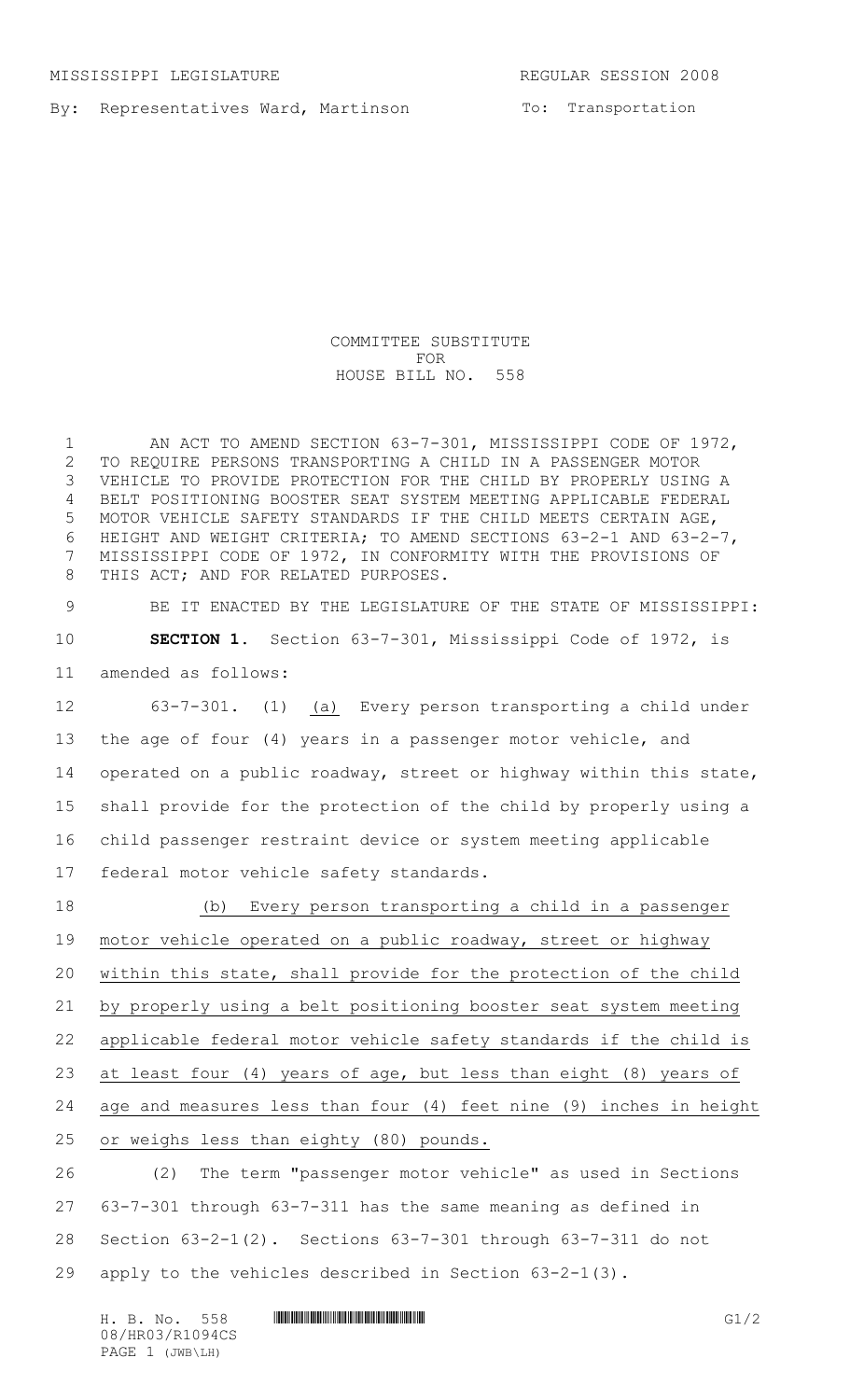(3) Failure to provide and use a child passenger restraint device or system or a belt positioning booster seat system shall not be considered contributory or comparative negligence. **SECTION 2.** Section 63-2-1, Mississippi Code of 1972, is

amended as follows:

 63-2-1. (1) When a passenger motor vehicle is operated in forward motion on a public road, street or highway within this state, every operator, every front-seat passenger and every child **\* \* \*** under eight (8) years of age who is not required to be protected by the use of a child passenger restraint device or system or a belt positioning booster seat system under the provisions of Sections 63-7-301 through 63-7-311, regardless of the seat that the child occupies, shall wear a properly fastened safety seat belt system, required to be installed in the vehicle when manufactured pursuant to Federal Motor Vehicle Safety Standard 208. **\* \* \***

 (2) "Passenger motor vehicle" for purposes of this chapter means a motor vehicle designed to carry fifteen (15) or fewer passengers, including the driver, but does not include motorcycles, mopeds, all-terrain vehicles or trailers.

(3) This section shall not apply to:

 (a) Vehicles which may be registered for "farm" use, including "implements of husbandry" as defined in Section 53  $63-21-5(d)$ , and "farm tractors" as defined in Section  $63-3-105(a)$ ;

 (b) An operator or passenger possessing a written verification from a licensed physician that he is unable to wear a safety belt system for medical reasons;

 (c) A passenger car operated by a rural letter carrier of the United States Postal Service or by a utility meter reader while on duty; or

(d) Buses.

## **SECTION 3.** Section 63-2-7, Mississippi Code of 1972, is

amended as follows:

 $H. B. No. 558$  . HINDIAN CONTINUES AND LODGED AT  $B. R$ 08/HR03/R1094CS PAGE 2 (JWB\LH)